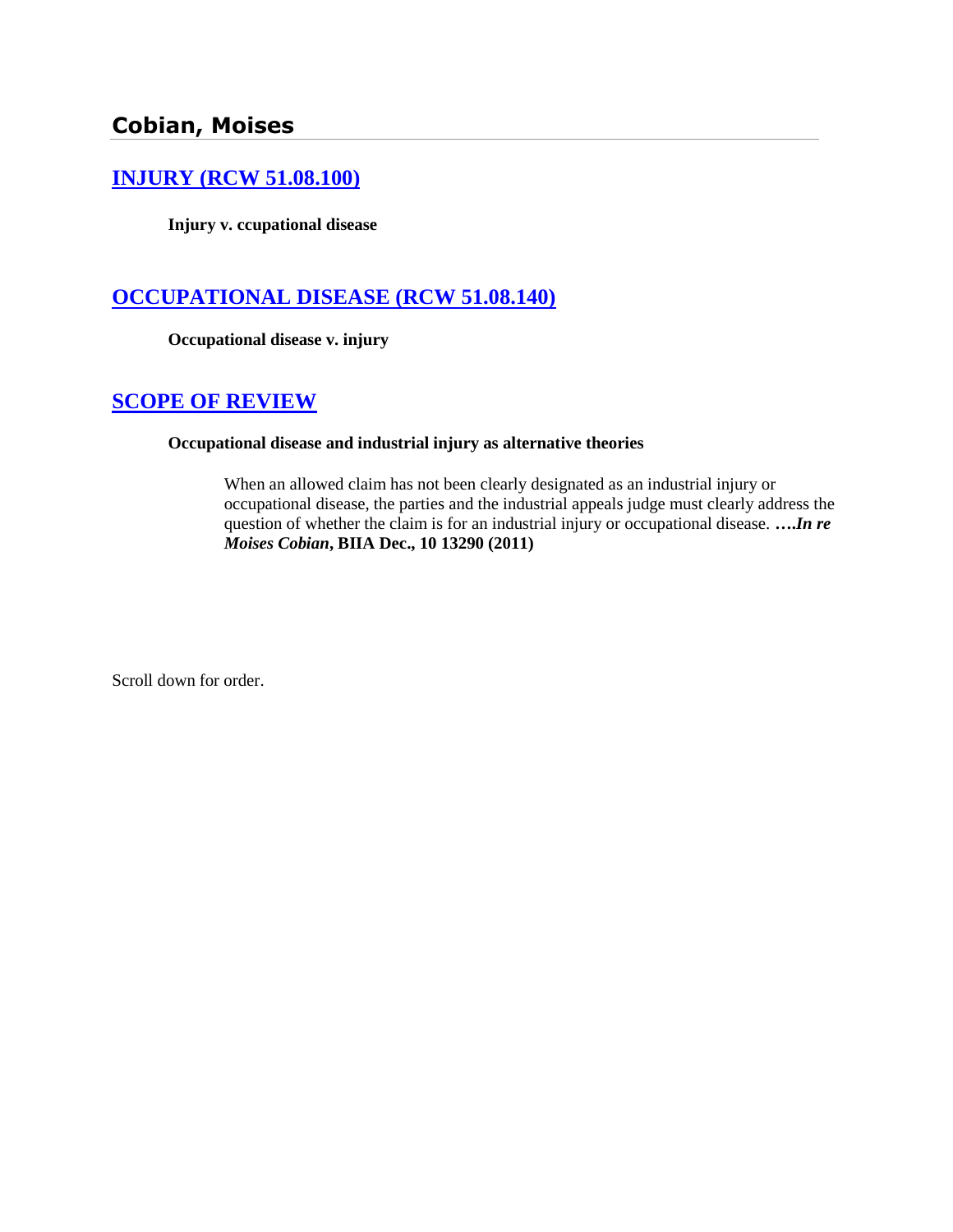## **BEFORE THE BOARD OF INDUSTRIAL INSURANCE APPEALS STATE OF WASHINGTON**

**)**

**IN RE: MOISES COBIAN ) DOCKET NO. 10 13290**

**CLAIM NO. SA-94346 ) DECISION AND ORDER**

APPEARANCES:

1

2

3

4

5

6

7

8 9

10

11

12

13

14

15

16

17

18

19

20

21

22

23

24

25

26

27

28

Claimant, Moises Cobian, by Rodriguez & Associates, P.S., per Norma Rodriguez

Self-Insured Employer, Tyson Foods, Inc., by Law Offices of Randall Leeland, per Randall Leeland and Brian Sanderson

The claimant, Moises Cobian, filed an appeal with the Board of Industrial Insurance Appeals on April 2, 2010, from an order of the Department of Labor and Industries dated February 18, 2010. In this order, the Department affirmed its order dated December 16, 2009. In that order, the Department ended time-loss compensation benefits as paid through December 6, 2007, stated the self-insured employer is not responsible for the conditions diagnosed as bilateral upper arm and shoulder conditions and closed the claim. The Department order is **REVERSED AND REMANDED.**

## **PROCEDURAL AND EVIDENTIARY MATTERS**

The industrial appeals judge issued a Proposed Decision and Order on February 9, 2011, in which he reversed the February 18, 2010 Department order. The industrial appeals judge determined that claimant Moises Cobian's bilateral upper arm and shoulder conditions should be allowed under the claim and determined that Mr. Cobian is not entitled to time-loss compensation benefits for the period December 7, 2007, through December 16, 2009. The self-insured employer Tyson Foods, Inc., and Mr. Cobian filed timely Petitions for Review of the Proposed Decision and Order. This matter is therefore before the Board for review and decision as provided by RCW 51.52.104 and RCW 51.52.106.

The Board has reviewed the evidentiary rulings in the record of proceedings. We find that no prejudicial error was committed in these rulings. The rulings are affirmed.

## **DECISION**

We agree with the key determinations made by the industrial appeals judge. We have granted review to address deficiencies in the Findings of Fact and Conclusions of Law in the Proposed Decision and Order, and to emphasize the importance of promptly clarifying whether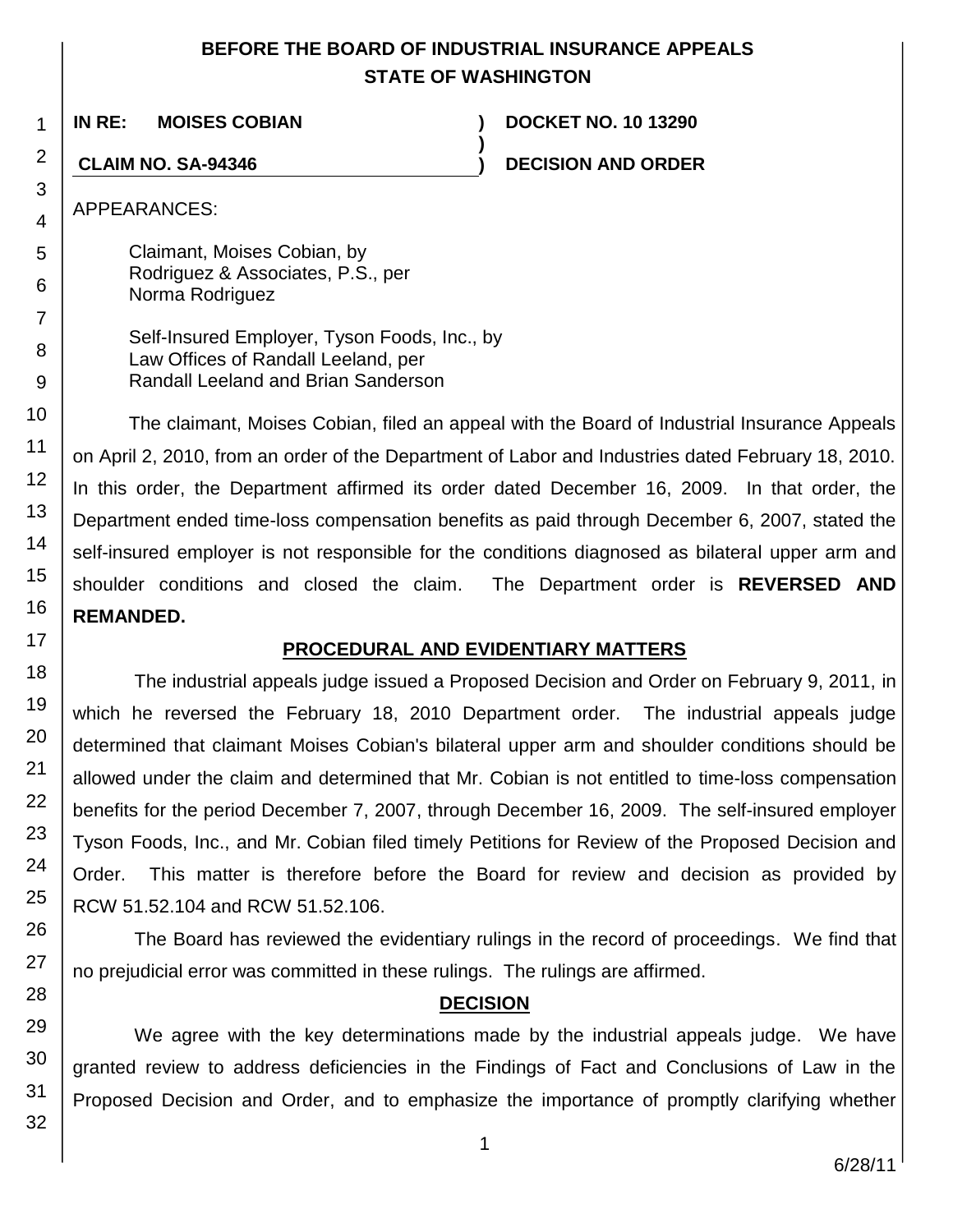1 2 issues adjudicated in this appeal are within the context of an allowed occupational disease claim or within the context of an industrial injury claim.

3 4 5 6 7 8 We agree with these key determinations in the Proposed Decision and Order: self-insured employer Tyson Foods, Inc., should be responsible for Mr. Cobian's bilateral upper arm and shoulder conditions under this claim; these conditions are in need of further proper and necessary medical service; and, Mr. Cobian was not precluded from reasonably continuous gainful employment due to conditions properly covered under this claim for the period December 7, 2007, through December 16, 2009.

9 10 11 12 13 14 15 From the whole of the testimony, we are able to infer that Moises Cobian filed his claim due to upper body pain in the cervical and thoracic spine and upper torso and arm and shoulder areas of his body. We are able to infer also that Tyson and the Department of Labor and Industries understood Mr. Cobian alleged that this upper body pain constitutes an occupational disease within the meaning of RCW 51.08.140 in that his painful condition was caused by distinctive conditions of his employment as a clod puller in Tyson's meat processing operations. This work involved repetitive, relatively heavy pulling, pushing, and cutting on heavy, suspended sides of beef.

16 17 18 19 20 21 22 23 24 25 26 27 28 29 We are convinced by the testimony of orthopedic surgeon Thomas L. Gritzka, M.D., that focused upon pathology in Mr. Cobian's shoulders. Dr. Gritzka testified that Mr. Cobian needs further diagnostic service to determine whether he has seronegative spondyloarthropathy and that he should have the opportunity to see if nonsteroidal anti-inflammatory medications or other treatment would help improve his painful condition. We were not impressed with orthopedic surgeon H. Graeme French, M.D.'s assumptions that Mr. Cobian is an immediate surgical candidate without the diagnostic and treatment measures suggested by Dr. Gritzka. And we reject orthopedic surgeon Dr. Herbert H. Gamber's narrow view of Mr. Cobian's claim as if the claim were only for a cervical strain, which Dr. Gamber characterizes as resolved. Finally, we agree with our industrial appeal judge that the medical and vocational testimony does not support a claim for timeloss compensation benefits for the period December 7, 2007, through December 16, 2009. Tyson had several jobs available within Mr. Cobian's physical restrictions. And, there are other jobs such as truck driving identified by vocational counselor Maurilio Garza, which Mr. Cobian could likely obtain.

30 31 32 Among the reasons for granting review is our observation that Finding of Fact No. 1 in the Proposed Decision and Order does not show that a timely claim was filed. The finding recites that Mr. Cobian filed an Application for Benefits "on November 16, 2007, alleging he sustained an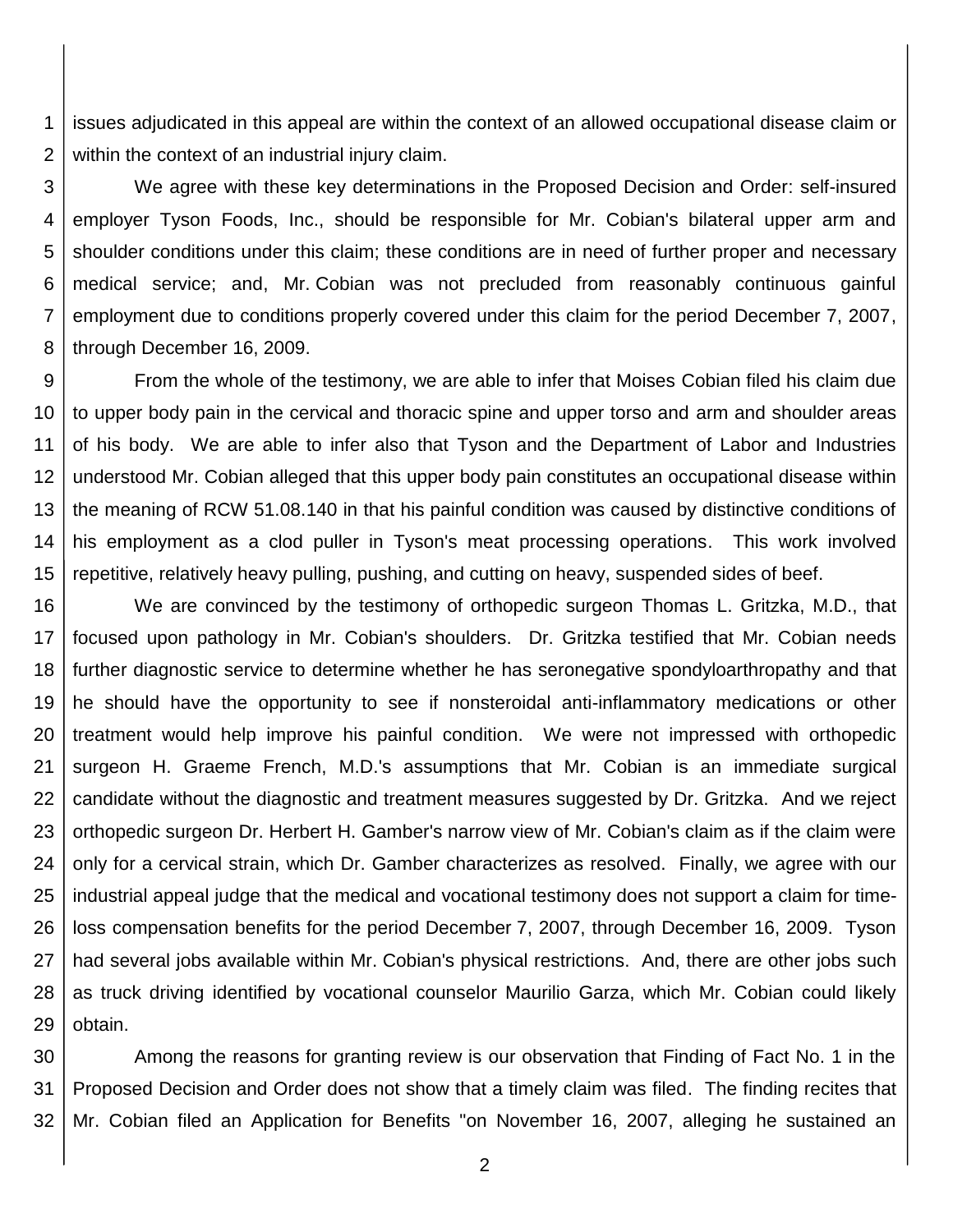1 2 3 4 5 6 7 8 9 industrial injury on July 10, 2006." This finding, if accepted, would reflect an untimely claim for industrial injury because the November 16, 2007 claim filing would follow well over one year after the day upon which the injury allegedly occurred. RCW 51.28.050. We also note that Finding of Fact No. 1 further states that the claim "was allowed and benefits paid" even though we do not see any entry on the stipulated Jurisdictional History or other stipulation to the effect that the Department of Labor and Industries ever issued an order explicitly allowing Mr. Cobian's claim. Neither do we find any order explicitly allowing the claim upon examining the Department's claim file when using our authority to do so to determine matters related to our jurisdiction as outlined in *In re Mildred Holzerland*, BIIA Dec., 15,729 (1965).

10 11 12 13 14 15 16 17 18 We nevertheless find that Mr. Cobian's claim is a claim for occupational disease and amend Finding of Fact No. 1 accordingly to show that Mr. Cobian's claim was timely filed. Ultimately, the parties, late in the course of hearings, acquiesced in treating this claim as an allowed claim for occupational disease and neither Mr. Cobian nor Tyson Foods, Inc., has objected to our industrial appeals judge treating the claim as an allowed claim for occupational disease. We find no evidence that a physician ever informed Mr. Cobian in writing that he had an occupational disease or that he could file a claim for such. Thus, Mr. Cobian's claim filing met the timeliness filing requirements of RCW 51.28.055 for occupational disease claims – that is, that the claim is not barred for failure to file within two years following the date of written physician notice.

19 20 21 22 23 24 25 26 We observe that, consistent with the omission in the Jurisdictional History stipulation, litigation in this appeal continued far too long without explicit attention by our judges and by the representatives to the question of whether the claim was a claim for **industrial injury** or for **occupational disease**. Mr. Cobian and his wife were repeatedly questioned by the attorneys about Mr. Cobian's "injury" and his condition before and after his "injury." The testifying physicians were repeatedly asked about their view of the effects of Mr. Cobian's "industrial injury." And, it was a physician, Dr. Gritzka, who finally volunteered that the condition should likely be viewed as an occupational disease.

27 28 29 30 31 32 The Department order before us is an order closing Mr. Cobian's claim and denying self-insured responsibility for certain medical conditions under the claim. We question the wisdom of administratively adjudicating matters in any claim, let alone litigating them before this Board, without a high degree of consciousness of whether a claim is allowed for an occupational disease versus an injury occurring at a specific time. The distinction is critical in determining timeliness of claim filing; insurer responsibility; apportionment of employer account liabilities in State Fund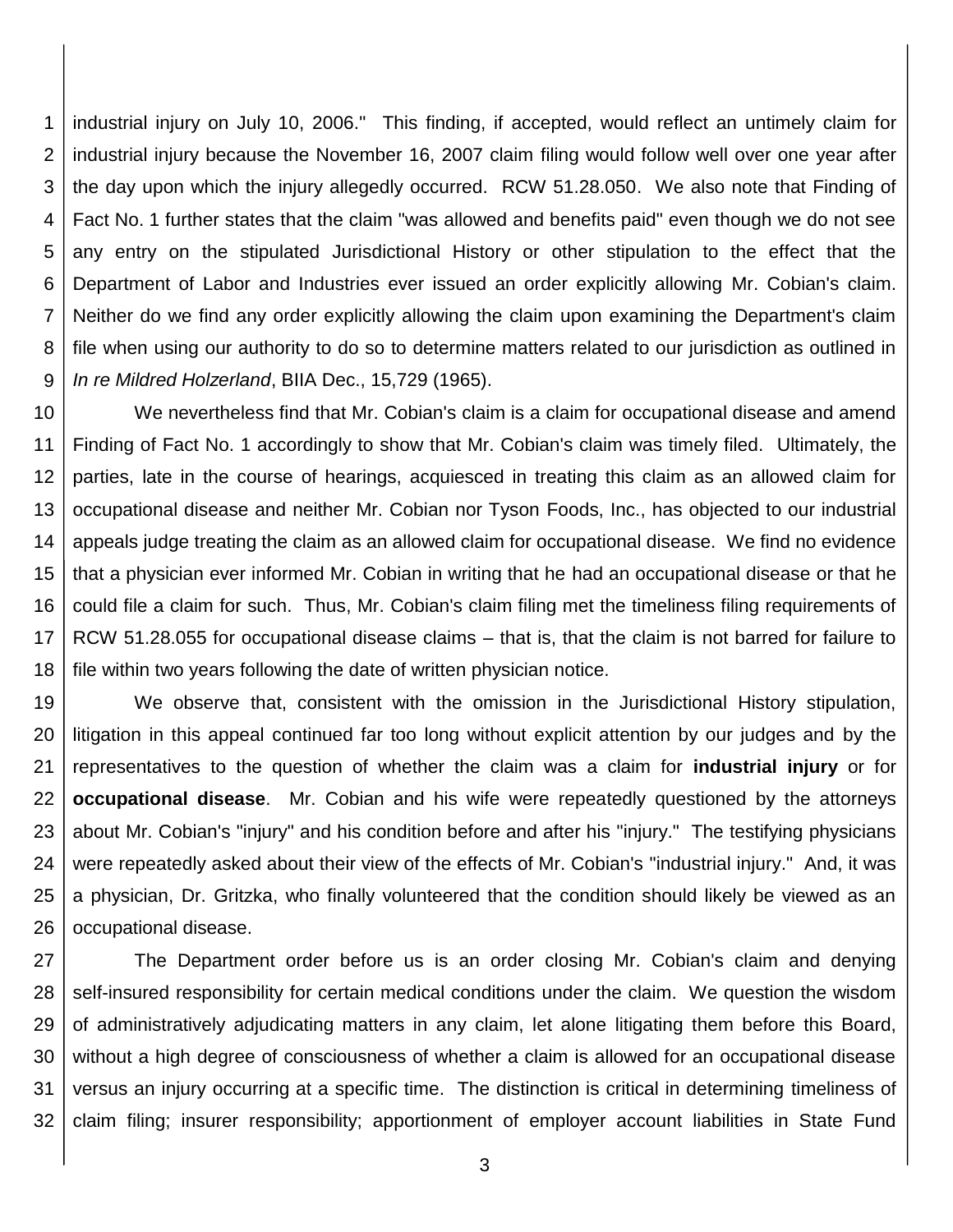1 2 3 4 5 6 7 8 claims; periods for which claims are valued for experience rating and retrospective rating purposes in State Fund claims; applicable schedule of benefits; and monthly wages for calculation of time-loss compensation and pension benefits. In the case before us, as in many other cases, it is necessary to know whether the claim is for occupational disease or industrial injury in order to determine the nature and scope of the claim in order to make findings and conclusions on such matters as to what conditions should be allowed under the claim; whether the covered conditions cause inability to work; and whether the claim should remain open for further treatment of properly covered conditions.

9 10 11 12 13 14 15 In this appeal, we have made the inference that witnesses are testifying about the effects of, and the needs attendant to, the same occupational disease for which the claim was previously filed and adjudicated. We have inferred that the witnesses are not referring to some injury or referring to some period of exposure or referring to some distinctive conditions of employment and effects thereof, **other than** those for which this claim was filed and adjudicated. Drawing these necessary inferences was made difficult because of incomplete characterization of the issues inherent in occupational disease claims and the resulting imprecise questioning of witnesses.

16 17 18 19 20 21 22 23 24 The whole of our Industrial Insurance Act contemplates that claims be filed and adjudicated on a claim-by-claim basis. A valid claim for occupational disease is a claim for exposure to distinctive conditions of employment causing a disease to develop. RCW 51.08.140 and *Dennis v. Department of Labor & Indus.,* 109 Wn.2d. 467 (1987). In order to effectively and efficiently present and consider testimony concerning the effects of an occupational disease, counsel and our judges should be as clear as possible about the nature and duration of the exposure to distinctive conditions of employment; should articulate any disagreement over the considered exposure and the results of such exposure; and should be clear and precise in questioning witnesses about such matters.

25 26 27 28 29 30 31 We agree with the ultimate determinations intended by our industrial appeals judge. However, in order to be clearer, we add Findings of Fact and Conclusions of Law and adjust others, to make clear that we are not inadvertently considering any other occupational disease than that for which this claim was originally filed and adjudicated by Tyson Foods, Inc., and the Department under Claim No. SA-94346. We also add to the final Conclusion of Law a direction that this claim be held open for proper and necessary medical service, which direction was inadvertently omitted in the Proposed Decision and Order.

32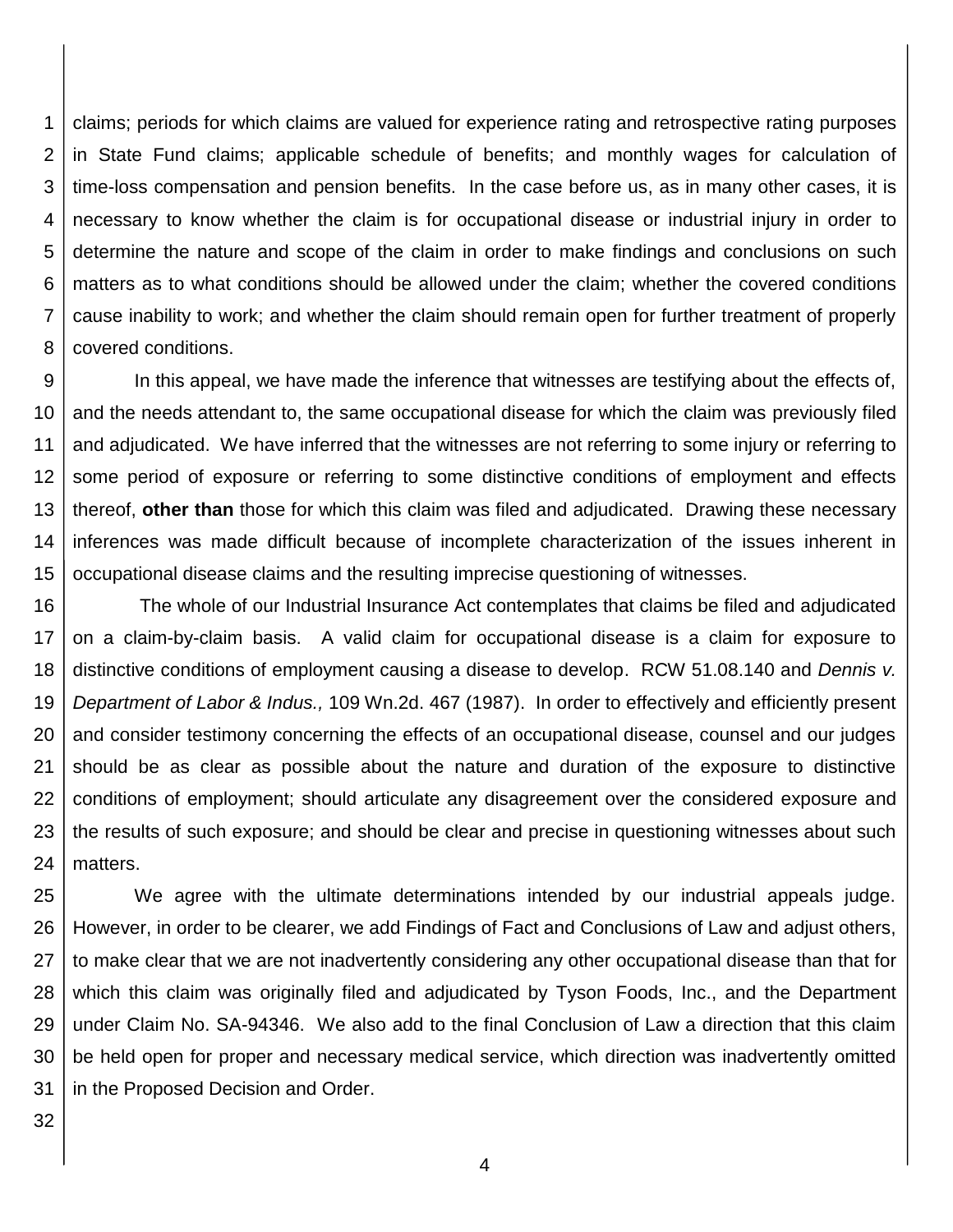1 2 3 4 We have considered the Proposed Decision and Order, the employer's and claimant's Petitions for Review and the Responses filed by the claimant and the employer. Based on a thorough review of the entire record before us, we make the following Findings of Fact and Conclusions of Law.

### **FINDINGS OF FACT**

1. The claimant, Moises Cobian, filed an Application for Benefits with the Department of Labor and Industries on November 16, 2007. The claim was considered and adjudicated, and benefits provided, with the understanding that the claim was a claim for occupational disease alleging exposure to distinctive conditions of employment as a clod puller and other jobs since August 1997, in meat processing at Tyson Foods, Inc., resulting in pain in the upper body. The claim has been treated as an allowed claim for occupational disease although no explicit order addressed allowance as such. No physician ever informed Mr. Cobian in writing that he had an occupational disease and that he could file a claim for benefits.

5

6

7

8

9

10

11 12

13

21 22

23

24

25

26

27

28

29

30

31

- 14 15 16 17 18 19 20 The Department issued an order on December 16, 2009, in which it determined the employer was not responsible for bilateral upper arm and shoulder conditions, and closed the claim with time-loss compensation benefits as paid through December 6, 2007, with no award for permanent partial disability. The claimant protested this order on February 3, 2010, and the Department affirmed the order on February 18, 2010. The claimant filed a Notice of Appeal from this order on April 2, 2010, with the Board of Industrial Insurance Appeals. The Board issued an Order Granting Appeal on April 26, 2010, under Docket No. 10 13290, and agreed to hear the appeal.
	- 2. In August 1997, the claimant, Moises Cobian, began work for Tyson Foods, Inc. Over the years, Mr. Cobian worked a number of different jobs for the employer, all of which involved a degree of physical exertion and use of the arms at varying heights and through a variety of motions. On July 10, 2006, Mr. Cobian was working the job of pull clod when he experienced significant pain in his arms and shoulders. This job involved the wearing of approximately 17 pounds of gear, including a metal apron, metal vest, metal glove, hardhat, and knife sheath. As part of the duties of the job, in a chilled room, Mr. Cobian would hook a side of suspended beef, weighing up to 1,200 pounds that was passing by him on a conveyer. While walking with the beef half, and holding the beef with the hook, Mr. Cobian would make a variety of cuts into the meat, some of which were at or above shoulder height. The cuts would be left hanging on the carcass as he would push it away from him and on down the conveyer line. When finished with the carcass, Mr. Cobian would walk back up the line, and begin the process over with another side of beef. The hanging meat came steadily on the conveyer, and the process was continuous. The repetitive carrying, pulling, slicing, ripping, and pushing of heavy sides of beef continuously throughout a workday, continually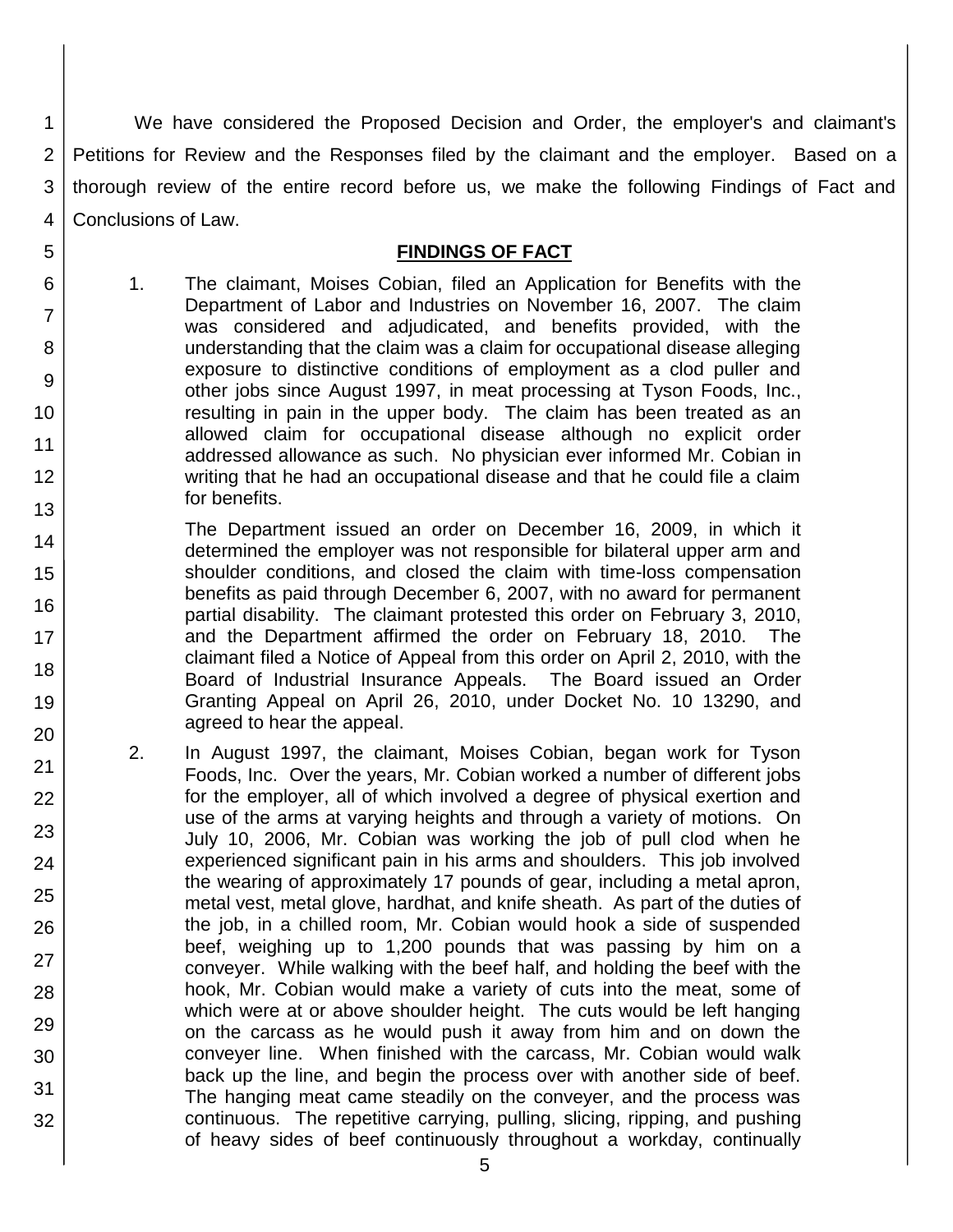using the arms and shoulders out-stretched in positions above and below shoulder height constitute distinctive conditions of employment with Tyson Foods, Inc.

- 3. As of December 16, 2009, the claimant suffered from bilateral upper arm and shoulder conditions that arose naturally and proximately from the distinctive conditions of his employment with Tyson Foods, Inc. These medical conditions and distinctive employment conditions were part of, and coincident with, the same medical conditions and alleged causative exposure to distinctive conditions of employment for which Claim No. SA-94346 was originally filed and adjudicated by Tyson Foods, Inc., and the Department of Labor and Industries.
- 4. As of December 16, 2009, the claimant's bilateral upper arm and shoulder conditions were not medically fixed and stable, and were in need of further diagnostic evaluation and treatment.
- 5. During the period from December 7, 2007, through December 16, 2009, inclusive, the claimant's bilateral upper arm and shoulder conditions, proximately caused by the distinctive conditions of his employment with Tyson Foods, Inc., did not preclude him from performing reasonably continuous, gainful employment when considered in conjunction with the physical restrictions placed on him by medical providers.

## **CONCLUSIONS OF LAW**

- 1. The Board of Industrial Insurance Appeals has jurisdiction over the parties to and the subject matter of this appeal.
- 2. Claim No. SA-94346 is a claim for occupational disease within the meaning of RCW 51.08.140, and has been constructively allowed and previously adjudicated as such.
- 3. The claimant's bilateral upper arm and shoulder conditions, proximately caused by the distinctive conditions of his employment with Tyson Foods, Inc., is an occupational disease within the meaning of RCW 51.08.140, and part of, and properly covered under, Claim No. SA-94346.
- 4. During the period from December 7, 2007, through December 16, 2009, inclusive, the claimant was not a temporarily, totally disabled worker within the meaning of RCW 51.32.090, and, therefore, not entitled to time-loss compensation benefits for this period.
- 1 2 3 4 5 6 7 8 9 10 11 12 13 14 15 16 17 18 19 20 21 22 23 24 25 26 27 28 29 30 31 32